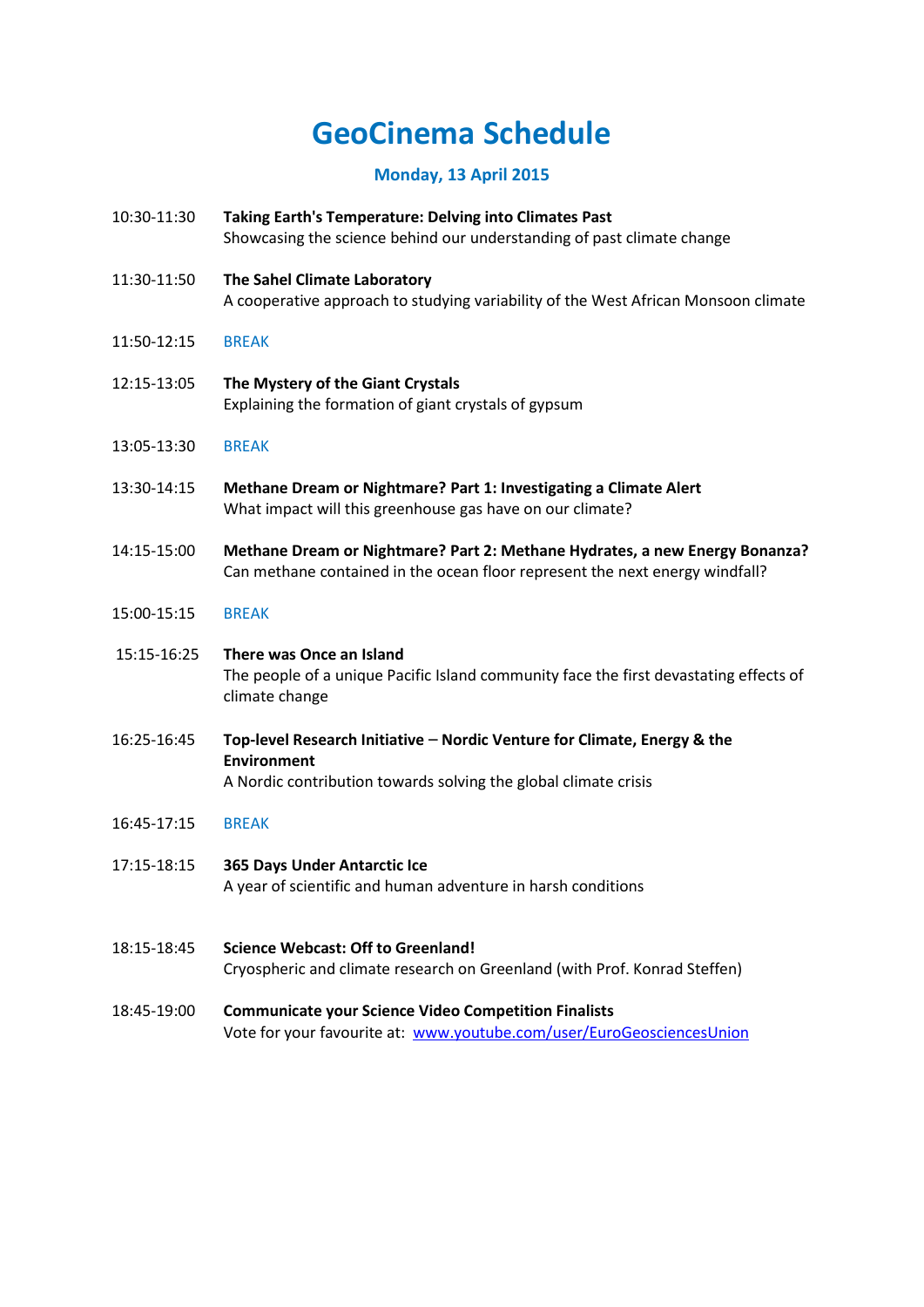## **Tuesday, 14 April 2015**

- 10:30-11:40 **Dirt! (Celebrating the International Year of Soils, 2015)** Bringing to life the environmental, economic, social and political impact of soil
- 11:40-12:15 BREAK
- 12:15-13:10 **Big Earth Data the Digitized Planet** Exploring the challenges and opportunities of Big Data in the Earth Sciences
- 12:10-13:15 BREAK
- 13:15-15:00 **Symphony of the Soil (Celebrating the International Year of Soils, 2015)** Discovering the complex and dynamic nature of this precious resource through its relationship with, water, the atmosphere, plants and animals.
- 15:00-15:15 BREAK

#### 15:15-16:10 **To Mars**

In the middle of a red bentonite desert of the American state of Utah, a group of researchers pretends to be living on Mars

#### **Chasing a Comet** – **The Rosetta Mission**

For the first time, a spacecraft will follow a comet as it approaches the Sun and then aim to land on its nucleus.

#### **Landing on a Comet** – **The Rosetta Mission**

After a 10-year journey of some seven billion kilometres, the Rosetta mission is setting the lander, Philae, on a comet.

- 16:10-16:55 **Methane Dream or Nightmare? Part 2: Methane hydrates, a new energy bonanza?** Can methane contained in the ocean floor represent the next energy windfall
- 16:55-17:15 BREAK
- 17:15-18:15 **Taking Earth's Temperature: Delving into Climates Past** Showcasing the science behind our understanding of past climate change.

## 18:15-19:15 **365 Days Under Antarctic Ice**

A year of scientific and human adventure in harsh conditions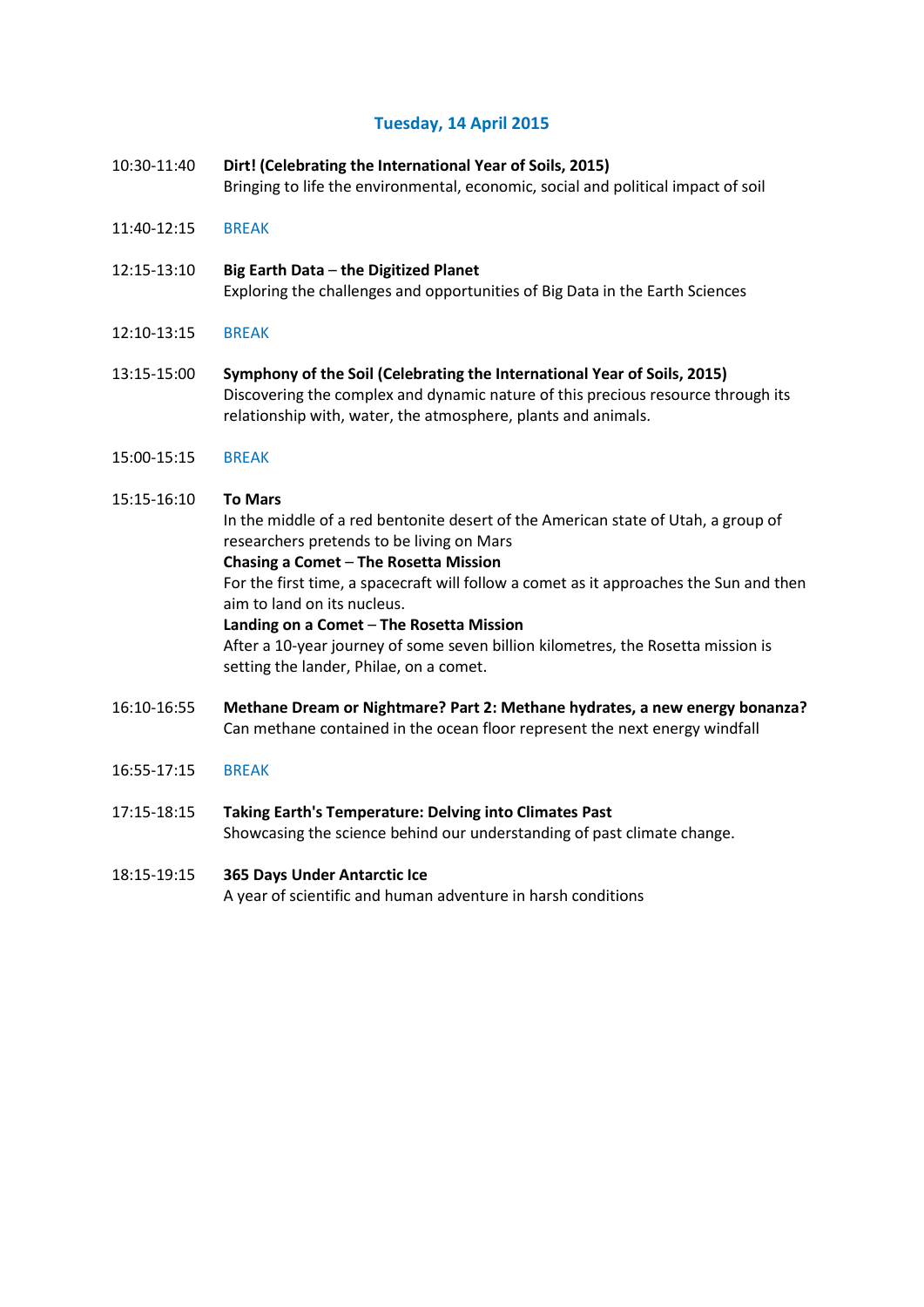## **Wednesday, 15 April 2015**

| 10:30-10:45                | Snow Measurement in the Waegital<br><b>Using Salt to Measure Stream Discharge</b><br>Brilliant Blue: Visualising Flow Paths in the Soil and Snow<br>Three short films on how to conduct hydrological field              |
|----------------------------|-------------------------------------------------------------------------------------------------------------------------------------------------------------------------------------------------------------------------|
| 10:45-11:15                | Top-level Research Initiative-Major Nordic venture for Climate, Energy and the<br>Environment<br>A Nordic contribution towards solving the global climate crisis                                                        |
|                            | <b>Urban Water Vision</b>                                                                                                                                                                                               |
|                            | Adapting climate models to future intense rainfall                                                                                                                                                                      |
| 11:15-11:30                | Introducing the Netherlands Earth System Science Centre (NESSC)<br>Bringing together scientists with varied backgrounds to improve climate predictions<br>How Science Works! (IODP Case Study)                          |
|                            | Using examples from scientific ocean drilling expeditions of the International Ocean<br>Discovery Program to explain how real science works.                                                                            |
| 11:30-11:50                | <b>Science webcast: Between Sky and Computing Centre</b><br>Discussing climate modelling and climate change in a Q&A with Prof. Reto Knutti                                                                             |
| 11:50-12:15<br>12:15-12:50 | <b>BREAK</b><br>Chamousset, the Song From a Cliff                                                                                                                                                                       |
|                            | A cliff can sing! A small group of engineers and researchers try to asses when a rock<br>column falls                                                                                                                   |
| 12:50-13:50                | 365 Days Under Antarctic Ice<br>A year of scientific and human adventure in harsh conditions                                                                                                                            |
| 13:50-14:00                | <b>Monitoring Himalayan Glaciers</b><br>Understanding the Himalayan water cycle using innovative high altitude<br>measurements of snow, rain and drones over debris covered glaciers                                    |
| 14:00-15:00                | Taking Earth's Temperature: Delving into Climates Past<br>Showcasing the science behind our understanding of past climate change                                                                                        |
| 15:00-15:15                | <b>BREAK</b>                                                                                                                                                                                                            |
| 15:15-15:30                | Project Azolla, from Floating Fern to Renewable Resource<br>How a freshwater fern can provide food, feed & biofuel<br><b>Soils Sustain Life</b>                                                                         |
|                            | Why is soil so important to life as we know it?                                                                                                                                                                         |
| 15:30-15:45                | Microbialites from Costa do Sol, Rio de Janeiro, Brazil: Modern Analogue for<br><b>Ancient Seas and Deep-Water Pre-Salt Reservoirs</b>                                                                                  |
|                            | Investigating a special environment of hypersaline lagoons: the sites of unique<br>microbial Mg-carbonate deposits                                                                                                      |
| 15:45-16:00                | <b>Cold Seeps in the Deep Sea</b><br>Take a trip into deep ocean regions around the globe.<br><b>Hydrothermal Vents in the Deep Sea</b><br>Journey to the depths of the Mid-Atlantic Ridge and the East China Sea where |
|                            | excellent examples of black and white smoker regions can be found                                                                                                                                                       |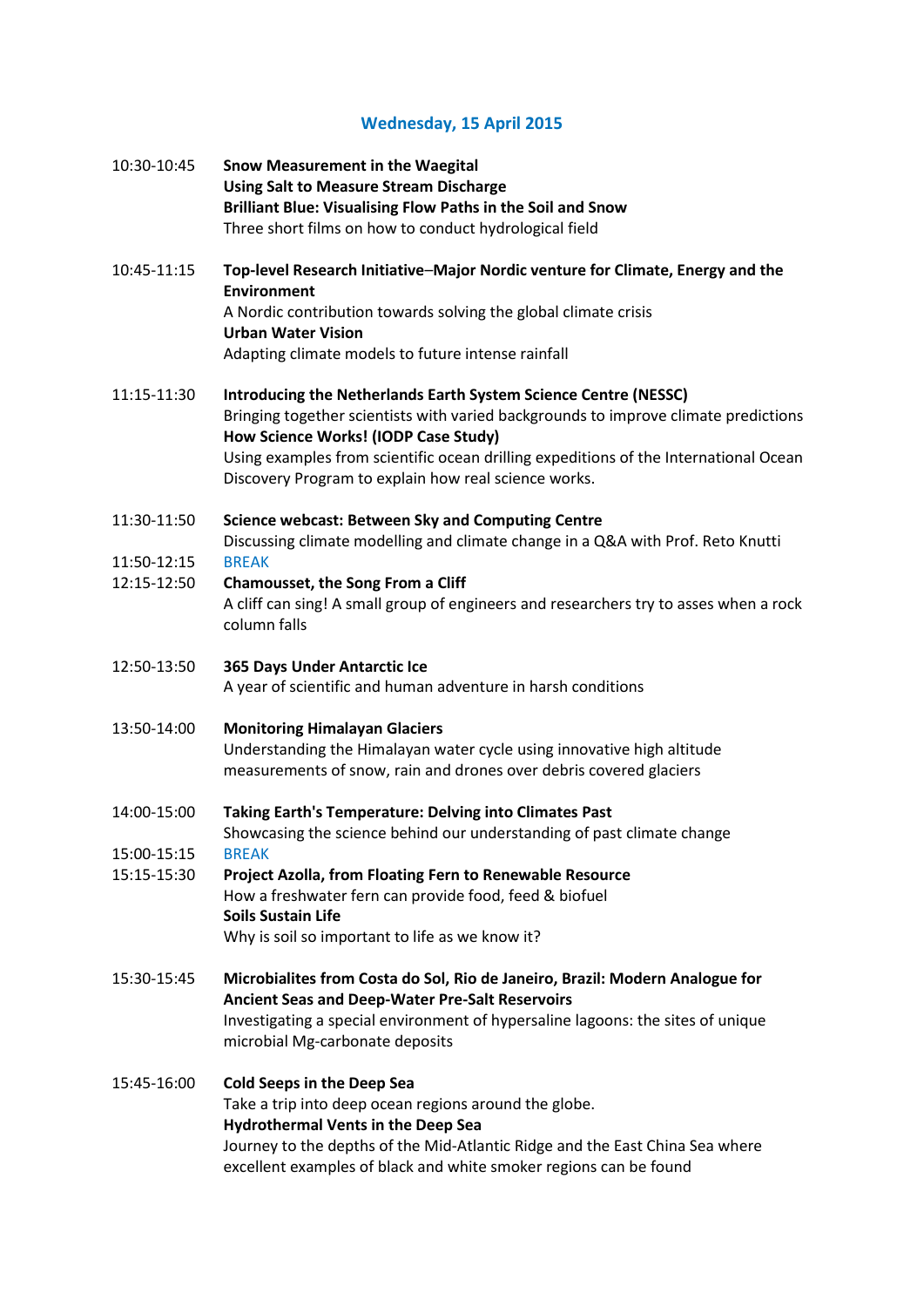16:00-16:50 **The Mystery of the Giant Crystals**

Explaining the formation of giant crystals of gypsum

16:50-17:15 BREAK

- 17:15-18:25 **There was Once an Island** The people of a unique Pacific Island community face the first devastating effects of climate change
- 18:25-18:45 **The Sahel Climate Laboratory** A cooperative approach to studying variability of the West African Monsoon climate
- 18:45-19:00 **Communicate your Science Video Competition Finalists** Vote for your favourite at: www.youtube.com/user/EuroGeosciencesUnion

## **Thursday, 16 April 2015**

- 10:30-10:50 **Science Webcast: Teaching and Learning in Africa** Atmospheric Dynamics: understanding the science behind single storm events
- 10:50-11:20 **Science Webcast: Swirling Waters Around Antarctica** Studying oceans and ocean currents of Antarctica **Satellite Imagery and Water Resources in Morocco** Sustainable management of water resources in the semi-arid Mediterranean
- 11:20-11:45 **Soil Water and Groundwater, Pressure of Water** An experimental set-up to understand pressure in groundwater **Porosity** Educational video on demonstrating the principles of porosity **Groundwater Flow Lines Tracer Test** Demonstrating how groundwater flows
- 11:45-12:15 BREAK
- 12:15-12:35 **Urban Water Vision** Adapting climate models to future intense rainfall **Introducing the Netherlands Earth System Science Centre (NESSC)** Bringing together scientists with varied backgrounds to improve climate predictions
- 12:35-13:15 **Monitoring Himalayan Glaciers** Understanding the Himalayan water cycle using innovative high altitude measurements of snow, rain and drones over debris covered glaciers **How Science Works! (IODP Case Study)** Using examples from scientific ocean drilling expeditions of the International Ocean Discovery Program to explain how real science works. **Science Webcast: Between Sky and Computing Centre** Discussing climate modelling and climate change in a Q&A with Prof. Reto Knutti
- 13:15-13:30 BREAK
- 13:30-14:40 **There was Once an Island**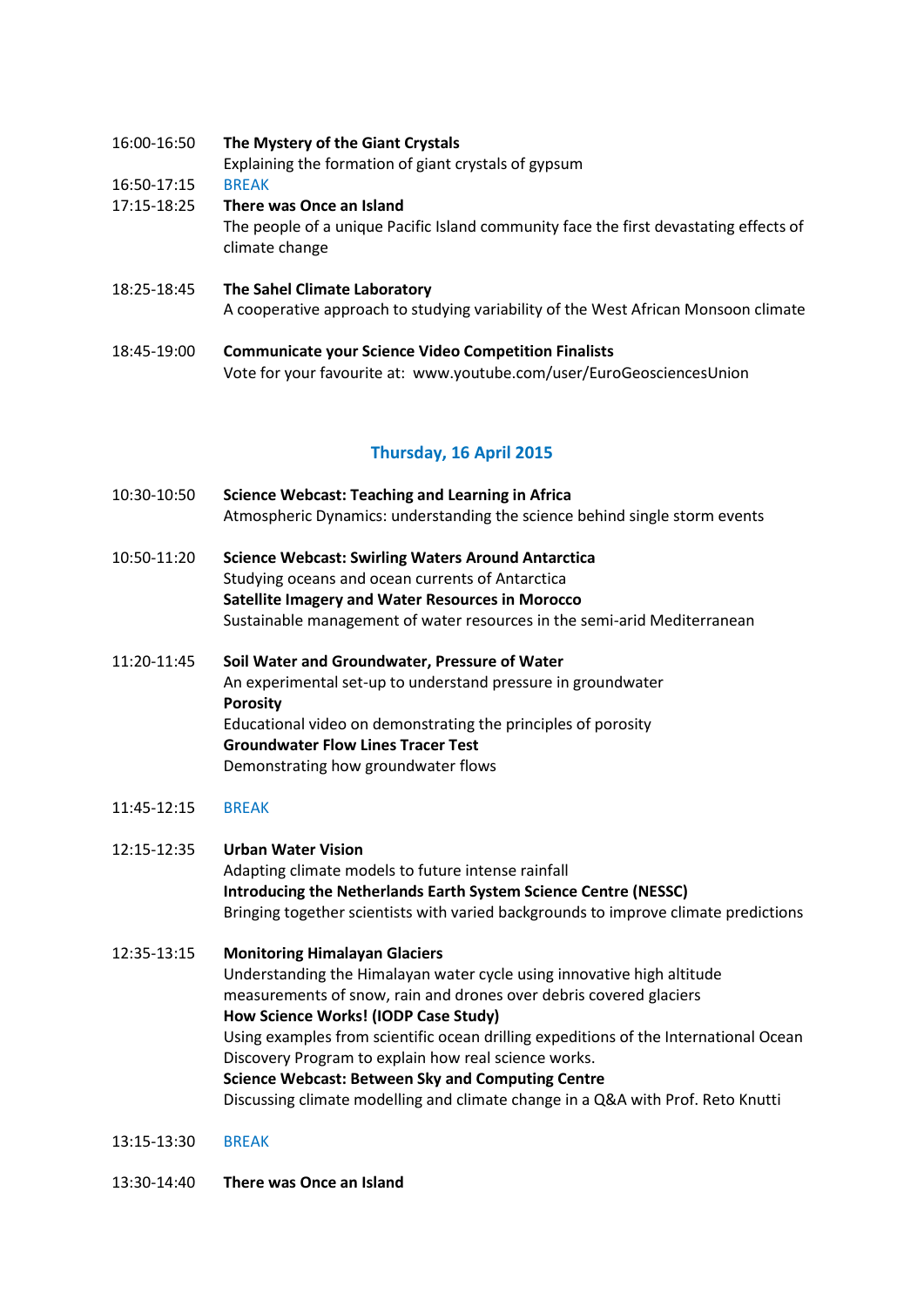The people of a unique Pacific Island community face the first devastating effects of climate change

- 14:40-14:50 **Uroi Volcano, Romania** Piecing together the history of an ancient volcano
- 14:50-15:15 BREAK
- 15:15-16:45 **Methane Dream or Nightmare? Part 1: Investigating a Climate Alert** What impact will this greenhouse gas have on our climate? **Methane Dream or Nightmare? Part 2: Methane Hydrates, a new Energy Bonanza?** Can methane contained in the ocean floor represent the next energy windfall
- 16:45-17:15 BREAK

## 17:15-18:10 **To Mars** In the middle of a red bentonite desert of the American state of Utah, a group of researchers pretends to be living on Mars **Chasing a Comet** – **The Rosetta Mission** For the first time, a spacecraft will follow a comet as it approaches the Sun and then aim to land on its nucleus **Landing on a Comet** – **The Rosetta Mission** After a 10-year journey of some seven billion kilometres, the Rosetta mission is setting the lander, Philae, on a comet

18:10-19:05 **Big Earth Data** – **the Digitized Planet** Exploring the challenges and opportunities of Big Data in the Earth Sciences

## **Friday, 17 April 2015**

- 10:30-11:10 **Chamousset, the Song From a Cliff** A cliff can sing! A small group of engineers and researchers try to asses when a rock column falls
- 11:10-11:25 **Snow Measurement in the Waegital Using Salt to Measure Stream Discharge Brilliant Blue: Visualising Flow Paths in the Soil and Snow** Three short films on how to conduct hydrological field
- 11:25-12:00 **Science Webcast: Off to Greenland!** Cryospheric and climate research on Greenland (with Prof. Konrad Steffen)
- 12:00-12:15 BREAK

#### 12:15-13:10 **To Mars**

In the middle of a red bentonite desert of the American state of Utah, a group of researchers pretends to be living on Mars **Chasing a Comet** –**The Rosetta Mission**